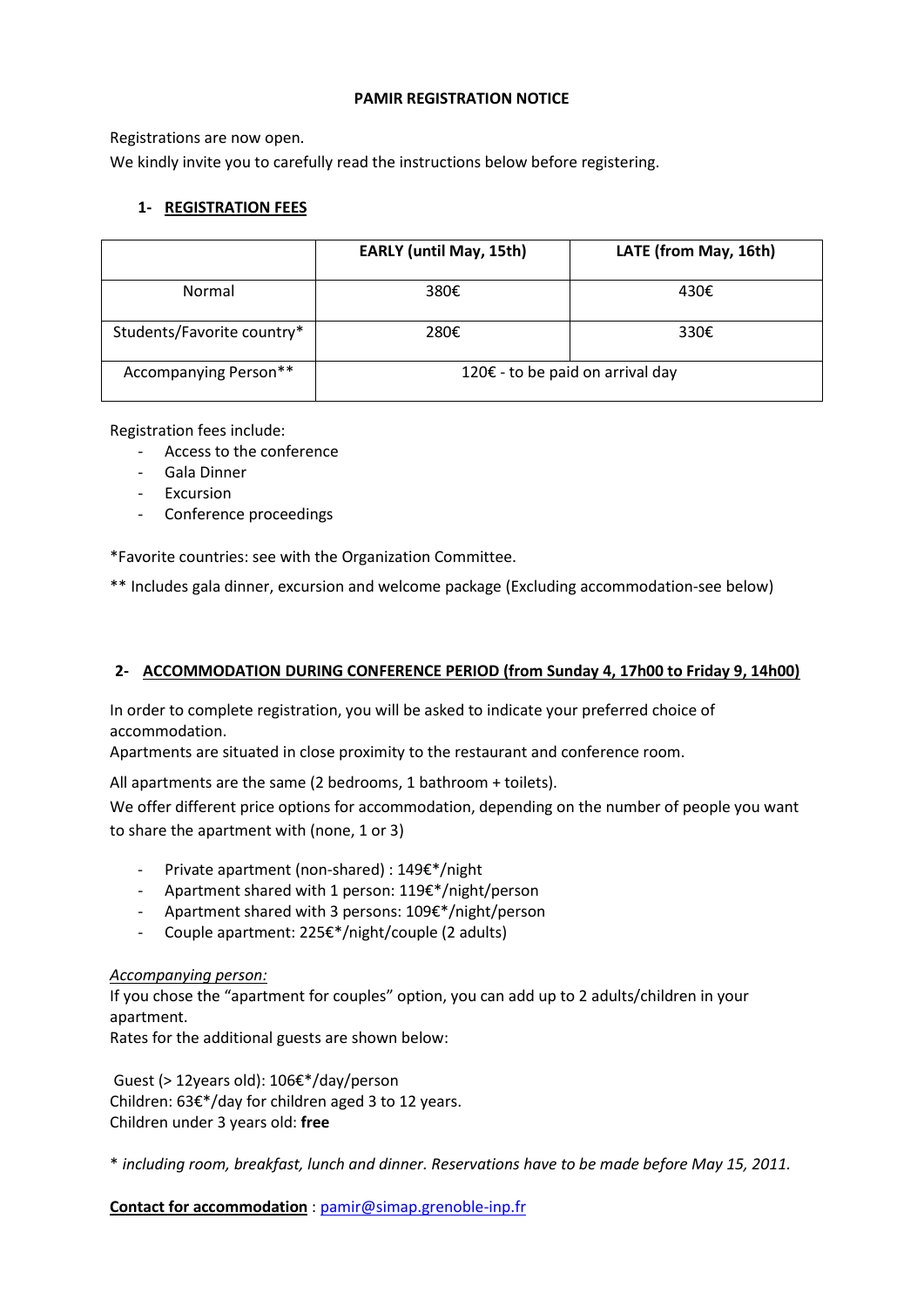# **3- ACCOMMODATION OUTSIDE THE CONFERENCE PERIOD :**

Bookings outside the dates of the conference are to be taken directly to the Borgo center "Pineto" (tel. +33(0)4-95-30-16-50, fax +33(0)4-95-33-70-59) and will be paid on arrival.

- Arrival from Saturday 3 (afternoon) to Sunday 4 (lunch) Apart. shared with 1 other person: 109€/person Apart. own : 139€/person

- Arrival Saturday morning: Lunch: 23€/person

- From Friday 9 (dinner) to Saturday 10 (breakfast) : Apart. shared with 1 other person: 94€/person Apart. own : 124€/person

# **4- PAYMENT METHODS**

We offer different means of payment. Please be aware that all payments should be made in Euros. In order to validate your registration, we kindly ask you to ensure payment is made at least 2 days before the event.

• Credit Card (except American Express)

After validation of the registration form, you will be redirected to our online secure payment system. Please have your credit card ready. If you have a password protected credit card, please ensure that you have this password to hand before you subscribe online.

Bank transfer

Please do not forget to mention on the transfer form the name of the participant as well as the relevant invoice number to ensure your registration can be processed quickly and effectively. Our Bank Account details:

# **Caisse d'Epargne des Alpes**

Etablissement 13825 - Guichet : 00200 Agence: 30701 - N° compte : 08110281346 – Clé : 57 BIC : CEPAFRPP382 - IBAN: FR76 - 1382 - 5002 - 0008 - 1102 - 8134 – 657

• Purchase Order

Please note that this only applies to **French academics**

We kindly ask you to send us your purchase order at least 2 days before the event.

• Cheque

Please note that this only applies to **French participants**

Please make out all cheques to Floralis clearly indicating on the back of the cheque all of the following:

- Please indicate the name of the congress (Pamir 2008)
- Please add the invoice number (located at the top of the invoice you received by email)
- Please send the cheque to: Floralis 6 allée de Bethléem 38610 Gières France

# **Contact for registration**: [congres@floralis.fr](mailto:congres@floralis.fr)